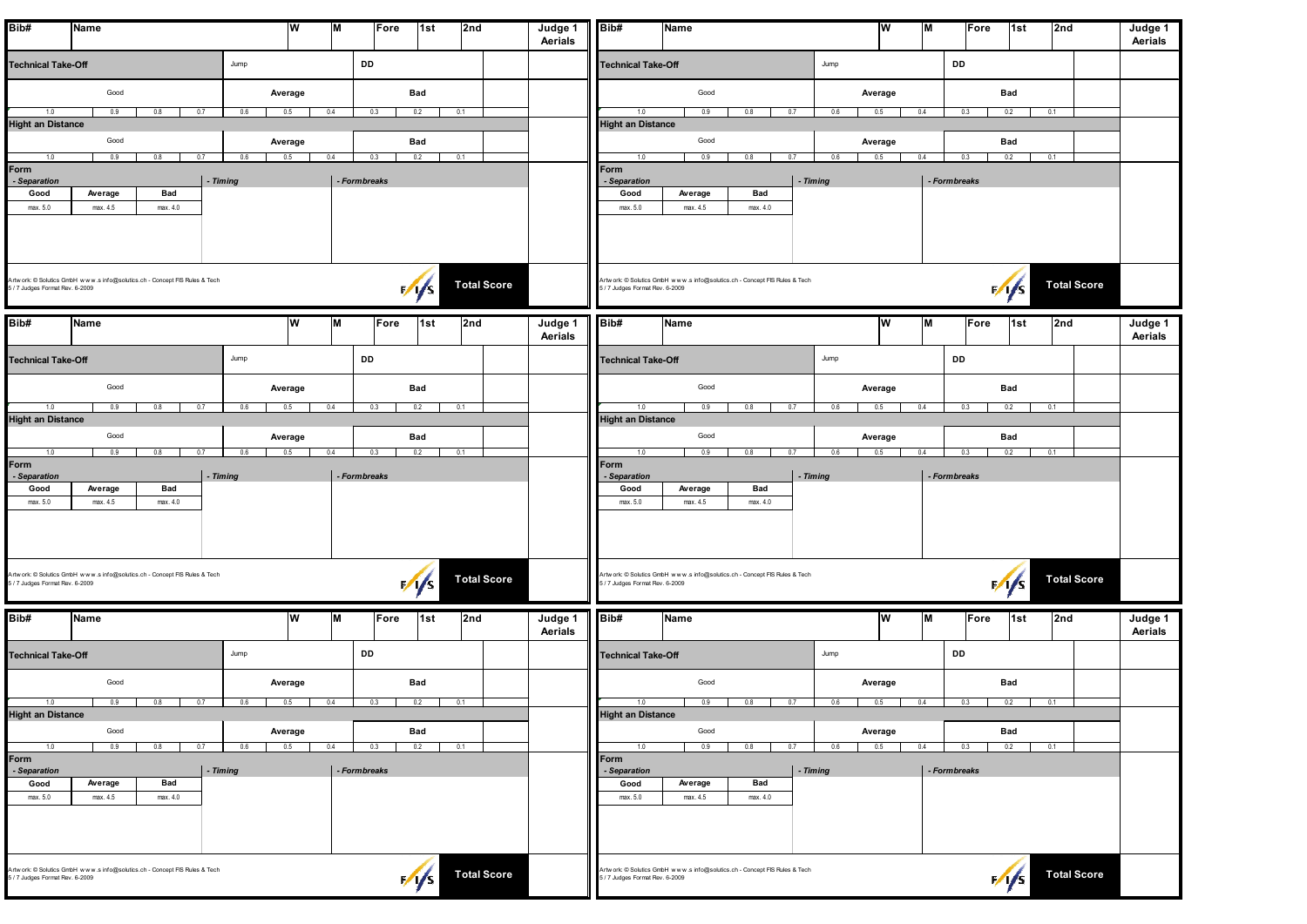| Bib# | Name                                                                                                                    | W                            | M<br>Fore<br>1st<br>2nd  | Judge 2<br>Aerials | Bib# | Name                                                                                                                    | w              | M             | Fore<br>1st  | 2nd                | Judge 2<br>Aerials |
|------|-------------------------------------------------------------------------------------------------------------------------|------------------------------|--------------------------|--------------------|------|-------------------------------------------------------------------------------------------------------------------------|----------------|---------------|--------------|--------------------|--------------------|
|      | <b>Technical Take-Off</b>                                                                                               | Jump                         | DD                       |                    |      | Jump<br><b>Technical Take-Off</b>                                                                                       |                | DD            |              |                    |                    |
|      | Good                                                                                                                    | Average                      | Bad                      |                    |      | Good                                                                                                                    | Average        |               | Bad          |                    |                    |
|      | 1.0<br>0.9<br>0.8<br>0.7<br><b>Hight an Distance</b>                                                                    | 0.6<br>0.5<br>0.4            | 0.3<br>0.2<br>0.1        |                    |      | 1.0<br>0.9<br>0.8<br>0.7<br>0.6<br><b>Hight an Distance</b>                                                             | 0.5            | 0.4<br>0.3    | 0.2          | 0.1                |                    |
|      | Good<br>0.9<br>0.8<br>0.7<br>1.0                                                                                        | Average<br>0.6<br>0.5<br>0.4 | Bad<br>0.3<br>0.2<br>0.1 |                    |      | Good<br>0.9<br>0.8<br>0.7<br>0.6<br>1.0                                                                                 | Average<br>0.5 | 0.4<br>0.3    | Bad<br>0.2   | 0.1                |                    |
|      | Form<br>- Timing<br>- Separation                                                                                        |                              | - Formbreaks             |                    |      | Form<br>- Timing<br>- Separation                                                                                        |                | - Form breaks |              |                    |                    |
|      | Bad<br>Average<br>Good<br>max. 4.5<br>max. 5.0<br>max. 4.0                                                              |                              |                          |                    |      | Bad<br>Average<br>Good<br>max. 5.0<br>max. 4.5<br>max. 4.0                                                              |                |               |              |                    |                    |
|      |                                                                                                                         |                              |                          |                    |      |                                                                                                                         |                |               |              |                    |                    |
|      | Artwork: C Solutics GmbH www.solutics.ch info@solutics.ch - Concept FIS Rules & Tech<br>5 / 7 Judges Format Rev. 6-2009 |                              | $\sqrt{1/s}$             | <b>Total Score</b> |      | Artwork: © Solutics GmbH www.solutics.ch info@solutics.ch - Concept FIS Rules & Tech<br>5 / 7 Judges Format Rev. 6-2009 |                |               | $\sqrt{1/s}$ | <b>Total Score</b> |                    |
| Bib# | Name                                                                                                                    | w                            | ١M<br>1st<br>2nd<br>Fore | Judge 2<br>Aerials | Bib# | Name                                                                                                                    | lw             | M             | Fore<br>∣1st | 2nd                | Judge 2<br>Aerials |
|      | <b>Technical Take-Off</b>                                                                                               | Jump                         | DD                       |                    |      | Jump<br><b>Technical Take-Off</b>                                                                                       |                | DD            |              |                    |                    |
|      | Good                                                                                                                    | Average                      | Bad                      |                    |      | Good                                                                                                                    | Average        |               | Bad          |                    |                    |
|      | 0.9<br>1.0<br>0.8<br>0.7<br><b>Hight an Distance</b>                                                                    | $0.6$ 0.5<br>0.4             | 0.2<br>0.3<br>0.1        |                    |      | 0.9<br>$0.8$ 0.7 0.6 0.5<br>1.0<br><b>Hight an Distance</b>                                                             |                | 0.4<br>0.3    | 0.2          | 0.1                |                    |
|      | Good<br>1.0<br>0.9<br>0.8<br>0.7                                                                                        | Average<br>0.6<br>0.5<br>0.4 | Bad<br>0.3<br>0.2<br>0.1 |                    |      | Good<br>1.0<br>0.9<br>0.8<br>0.7<br>0.6                                                                                 | Average<br>0.5 | 0.4<br>0.3    | Bad<br>0.2   | 0.1                |                    |
|      | Form<br>- Timing<br>- Separation                                                                                        |                              | - Formbreaks             |                    |      | Form<br>- Separation<br>- Timing                                                                                        |                | - Formbreaks  |              |                    |                    |
|      | Average<br>Bad<br>Good<br>max. 5.0<br>max. 4.5<br>max. 4.0                                                              |                              |                          |                    |      | Average<br>Bad<br>Good<br>max. 5.0<br>max. 4.5<br>max. 4.0                                                              |                |               |              |                    |                    |
|      |                                                                                                                         |                              |                          |                    |      |                                                                                                                         |                |               |              |                    |                    |
|      |                                                                                                                         |                              |                          |                    |      |                                                                                                                         |                |               |              |                    |                    |
|      | Artwork: C Solutics GmbH www.solutics.ch info@solutics.ch - Concept FIS Rules & Tech<br>5 / 7 Judges Format Rev. 6-2009 |                              | $\frac{1}{s}$            | <b>Total Score</b> |      | Artwork: © Solutics GmbH www.solutics.ch info@solutics.ch - Concept FIS Rules & Tech<br>5 / 7 Judges Format Rev. 6-2009 |                |               | $\sqrt{1/s}$ | <b>Total Score</b> |                    |
| Bib# | Name                                                                                                                    | W                            | ΙM<br>1st<br>2nd<br>Fore | Judge 2<br>Aerials | Bib# | Name                                                                                                                    | lw             | M             | Fore<br>∣1st | 2nd                | Judge 2<br>Aerials |
|      | <b>Technical Take-Off</b>                                                                                               | Jump                         | DD                       |                    |      | <b>Technical Take-Off</b><br>Jump                                                                                       |                | DD            |              |                    |                    |
|      | Good                                                                                                                    | Average                      | Bad                      |                    |      | Good                                                                                                                    | Average        |               | Bad          |                    |                    |
|      | 0.9<br>0.8<br>0.7<br>1.0<br>Hight an Distance                                                                           | 0.6<br>0.5<br>0.4            | 0.2<br>0.1<br>0.3        |                    |      | 0.9<br>0.8<br>0.7<br>0.6<br>1.0<br><b>Hight an Distance</b>                                                             | 0.5            | 0.4<br>0.3    | 0.2          | 0.1                |                    |
|      | Good                                                                                                                    | Average                      | Bad                      |                    |      | Good                                                                                                                    | Average        |               | Bad          |                    |                    |
|      | 0.9<br>1.0<br>0.8<br>0.7<br>Form                                                                                        | $0.6$ 0.5<br>0.4             | $0.2$ 0.1<br>0.3         |                    |      | 0.9<br>0.8<br>$0.7$ 0.6 1<br>1.0<br>Form                                                                                | 0.5            | 0.3<br>0.4    | 0.2          | 0.1                |                    |
|      | - Separation<br>- Timing<br>Average<br>Bad<br>Good                                                                      |                              | - Formbreaks             |                    |      | $\vert$ - Timing<br>- Separation<br>Average<br>Bad<br>Good                                                              |                | - Formbreaks  |              |                    |                    |
|      | max. 4.5<br>max. 4.0<br>max. 5.0                                                                                        |                              |                          |                    |      | max. 4.5<br>max. 4.0<br>max. 5.0                                                                                        |                |               |              |                    |                    |
|      |                                                                                                                         |                              |                          |                    |      |                                                                                                                         |                |               |              |                    |                    |
|      | Artwork: C Solutics GmbH www.solutics.ch info@solutics.ch - Concept FIS Rules & Tech<br>5 / 7 Judges Format Rev. 6-2009 |                              | $\frac{1}{s}$            | <b>Total Score</b> |      | Artwork: © Solutics GmbH www.solutics.ch info@solutics.ch - Concept FIS Rules & Tech<br>5/7 Judges Format Rev. 6-2009   |                |               | $\sqrt{S}$   | <b>Total Score</b> |                    |
|      |                                                                                                                         |                              |                          |                    |      |                                                                                                                         |                |               |              |                    |                    |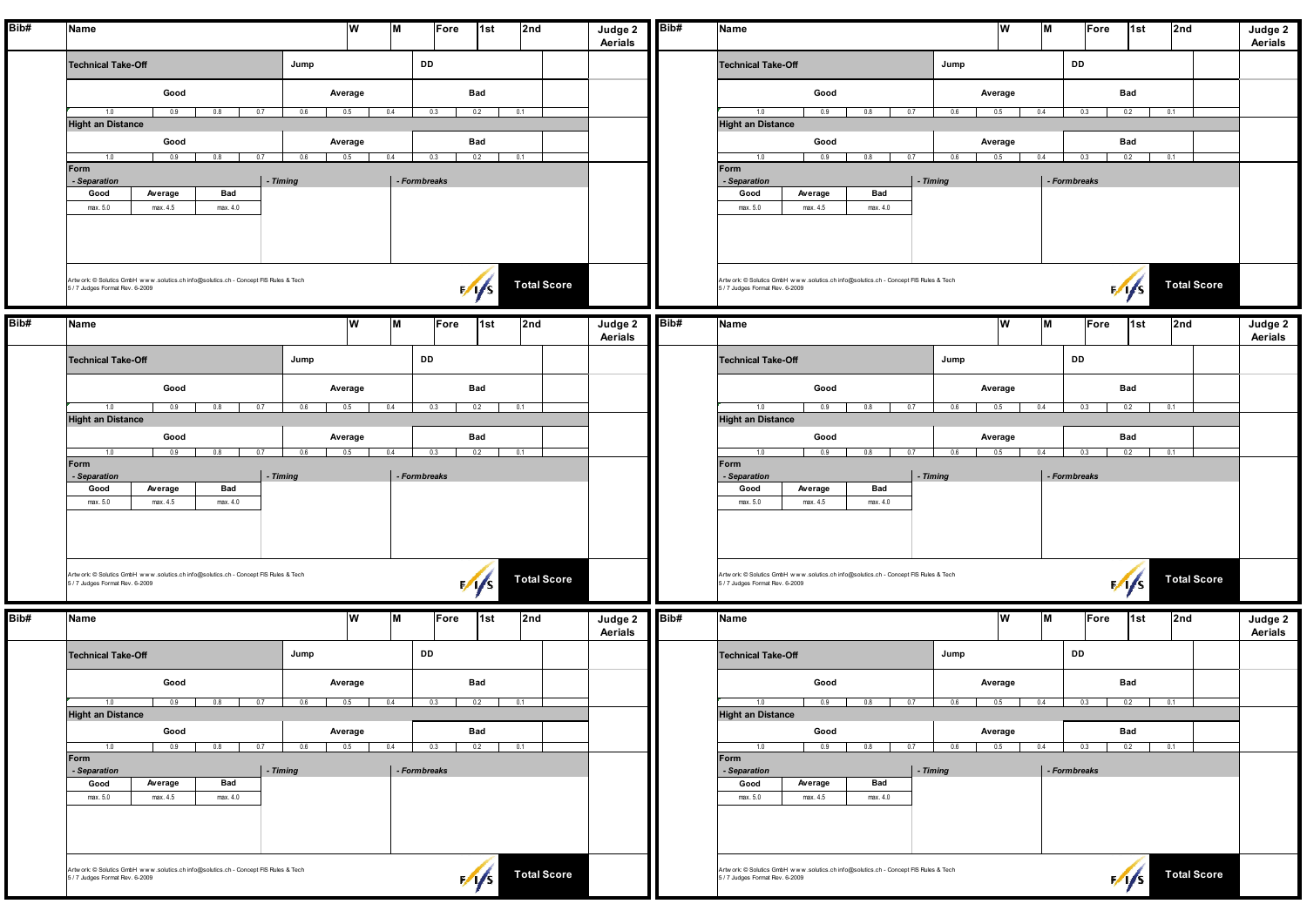| Bib# | Name                             |                     |                                                                                      |          | W<br>M<br>Fore                  |              |            | 1st           | 2nd                | Judge 3<br>Aerials |  |
|------|----------------------------------|---------------------|--------------------------------------------------------------------------------------|----------|---------------------------------|--------------|------------|---------------|--------------------|--------------------|--|
|      | <b>Technical Take-Off</b>        |                     |                                                                                      | Jump     |                                 |              | DD         |               |                    |                    |  |
|      |                                  | Good                |                                                                                      |          | Average                         |              |            | Bad           |                    |                    |  |
|      | 1.0                              | 0.9                 | 0.8<br>0.7                                                                           | 0.6      | 0.5<br>0.4<br>0.3<br>0.2        |              |            |               |                    |                    |  |
|      | <b>Hight an Distance</b>         | Good                |                                                                                      |          | Average                         |              |            |               |                    |                    |  |
|      | 1.0                              | 0.9                 | 0.8<br>0.7                                                                           | 0.6      | 0.5<br>0.4<br>0.3<br>0.1<br>0.2 |              |            |               |                    |                    |  |
|      | Form<br>- Separation             |                     |                                                                                      | - Timing |                                 | - Formbreaks |            |               |                    |                    |  |
|      | Good<br>max. 5.0                 | Average<br>max. 4.5 | <b>Bad</b><br>max. 4.0                                                               |          |                                 |              |            |               |                    |                    |  |
|      |                                  |                     |                                                                                      |          |                                 |              |            |               |                    |                    |  |
|      | 5 / 7 Judges Format Rev. 6-2009  |                     | Artwork: © Solutics GmbH www.solutics.ch info@solutics.ch - Concept FIS Rules & Tech |          |                                 |              |            | $\frac{1}{1}$ | <b>Total Score</b> |                    |  |
| Bib# | Name                             |                     |                                                                                      |          | W                               | Ξ            | Fore       | 1st           | 2nd                | Judge 3<br>Aerials |  |
|      | <b>Technical Take-Off</b>        |                     |                                                                                      | Jump     |                                 |              | DD         |               |                    |                    |  |
|      |                                  | Good                |                                                                                      |          | Average                         |              |            | Bad           |                    |                    |  |
|      | 1.0                              | 0.9                 | 0.8<br>0.7                                                                           | 0.6      | 0.5                             | 0.4          | 0.3<br>0.2 |               |                    |                    |  |
|      | <b>Hight an Distance</b><br>Good |                     |                                                                                      |          |                                 |              |            | Bad           |                    |                    |  |
|      | 1.0<br>Form                      | 0.9                 | 0.7<br>0.8                                                                           | 0.6      | 0.5                             | 0.4          | 0.3        | 0.2           | 0.1                |                    |  |
|      | - Separation                     |                     |                                                                                      | - Timing |                                 | - Formbreaks |            |               |                    |                    |  |
|      | Good<br>max. 5.0                 | Average<br>max. 4.5 | Bad<br>max. 4.0                                                                      |          |                                 |              |            |               |                    |                    |  |
|      |                                  |                     |                                                                                      |          |                                 |              |            |               |                    |                    |  |
|      | 5 / 7 Judges Format Rev. 6-2009  |                     | Artwork: C Solutics GmbH www.solutics.ch info@solutics.ch - Concept FIS Rules & Tech |          |                                 |              |            | $\frac{1}{s}$ | <b>Total Score</b> |                    |  |
| Bib# | Name                             |                     |                                                                                      |          | W                               | Ξ            | Fore       | 1st           | 2nd                | Judge 3<br>Aerials |  |
|      | <b>Technical Take-Off</b>        |                     |                                                                                      | Jump     |                                 |              | DD         |               |                    |                    |  |
|      |                                  | Good                |                                                                                      |          | Average                         |              |            | Bad           |                    |                    |  |
|      | 1.0<br><b>Hight an Distance</b>  | 0.9                 | 0.8<br>0.7                                                                           | 0.6      | 0.5                             | 0.4          | 0.3        | 0.2           | 0.1                |                    |  |
|      |                                  | Good                |                                                                                      |          | Average                         |              |            | Bad           |                    |                    |  |
|      | 1.0<br>Form                      | 0.9                 | 0.6                                                                                  | 0.5      | 0.4                             | 0.3          | 0.2        | 0.1           |                    |                    |  |
|      | - Timing<br>- Separation         |                     |                                                                                      |          |                                 | - Formbreaks |            |               |                    |                    |  |
|      | Good<br>max. 5.0                 | Average<br>max. 4.5 | Bad<br>max. 4.0                                                                      |          |                                 |              |            |               |                    |                    |  |
|      |                                  |                     |                                                                                      |          |                                 |              |            |               |                    |                    |  |
|      | 5 / 7 Judges Format Rev. 6-2009  |                     | Artwork: © Solutics GmbH www.solutics.ch info@solutics.ch - Concept FIS Rules & Tech |          |                                 |              |            | $\sqrt{s}$    | <b>Total Score</b> |                    |  |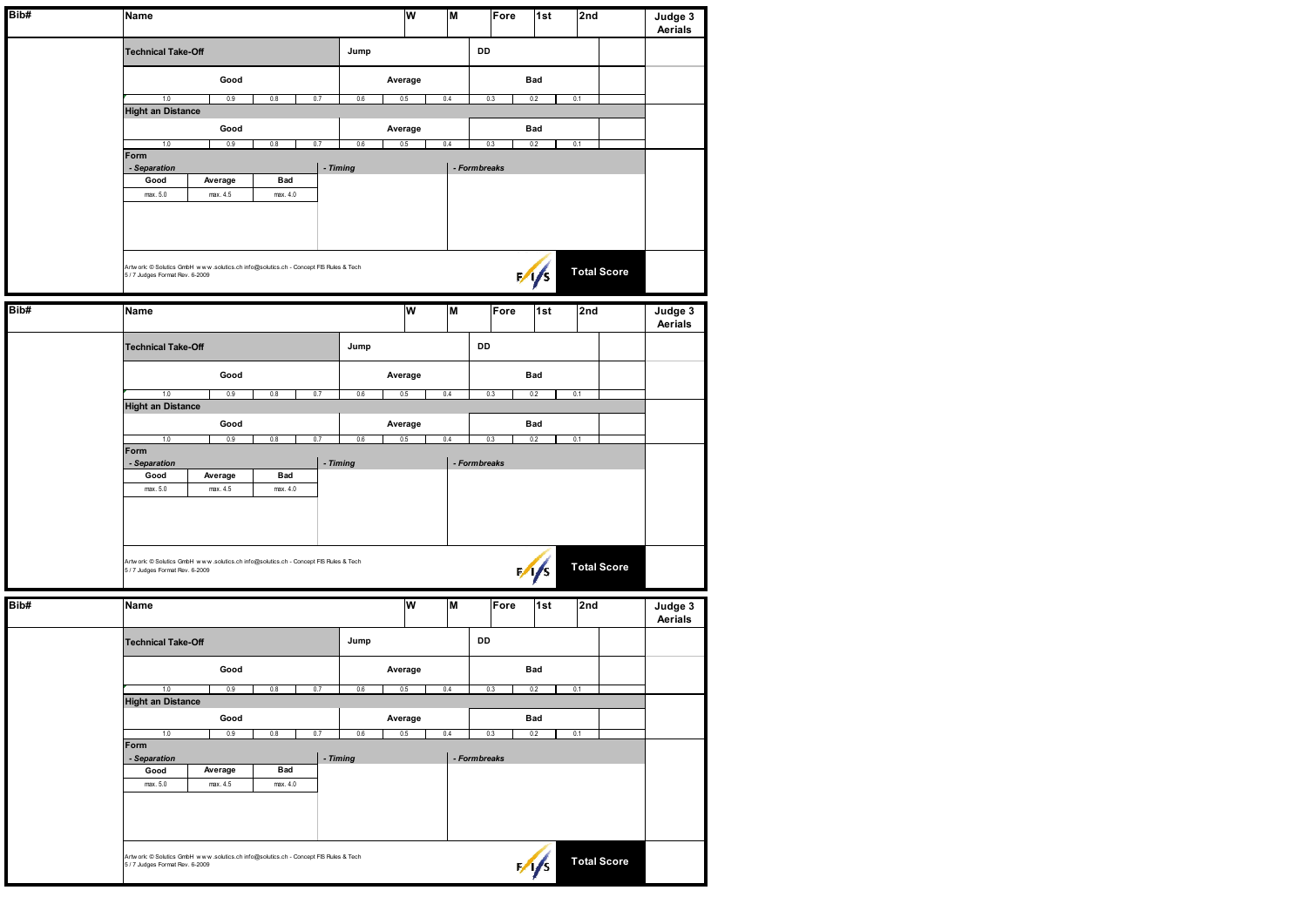| Bib# | <b>Name</b>                         |                     |                                                                                      |          |            |         | W | M   | Fore         |  | 1st           | 2nd                | Judge 4<br>Aerials |
|------|-------------------------------------|---------------------|--------------------------------------------------------------------------------------|----------|------------|---------|---|-----|--------------|--|---------------|--------------------|--------------------|
|      | <b>Technical Take-Off</b>           |                     |                                                                                      |          | DD<br>Jump |         |   |     |              |  |               |                    |                    |
|      |                                     | Good                |                                                                                      |          |            | Average |   |     |              |  | Bad           |                    |                    |
|      | 1.0                                 | 0.9                 | 0.8                                                                                  | 0.7      | 0.6        | 0.5     |   | 0.4 | 0.3          |  | 0.2           | 0.1                |                    |
|      | <b>Hight an Distance</b>            | Good                |                                                                                      |          |            | Average |   |     |              |  | Bad           |                    |                    |
|      | 1.0                                 | 0.9                 | 0.8                                                                                  | 0.7      | 0.6        | 0.5     |   | 0.4 | 0.3          |  | 0.2           | 0.1                |                    |
|      | Form<br>- Separation                |                     |                                                                                      |          | - Timing   |         |   |     | - Formbreaks |  |               |                    |                    |
|      | Good<br>max. 5.0                    | Average<br>max. 4.5 | Bad<br>max. 4.0                                                                      |          |            |         |   |     |              |  |               |                    |                    |
|      |                                     |                     |                                                                                      |          |            |         |   |     |              |  |               |                    |                    |
|      |                                     |                     |                                                                                      |          |            |         |   |     |              |  |               |                    |                    |
|      | 5 / 7 Judges Format Rev. 6-2009     |                     | Artwork: C Solutics GmbH www.solutics.ch info@solutics.ch - Concept FIS Rules & Tech |          |            |         |   |     |              |  | $\sqrt{1/s}$  | <b>Total Score</b> |                    |
| Bib# | Name                                |                     |                                                                                      |          |            |         | W | M   | Fore         |  | 1st           | 2nd                | Judge 4<br>Aerials |
|      | <b>Technical Take-Off</b>           |                     |                                                                                      |          | Jump       |         |   |     | DD           |  |               |                    |                    |
|      |                                     | Good                |                                                                                      |          |            | Average |   |     |              |  | Bad           |                    |                    |
|      | $1.0\,$<br><b>Hight an Distance</b> | 0.9                 | 0.8                                                                                  | 0.7      | $0.6\,$    | 0.5     |   | 0.4 | 0.3          |  | 0.2           | 0.1                |                    |
|      |                                     | Good                |                                                                                      |          |            | Average |   |     |              |  | Bad           |                    |                    |
|      | 1.0<br>Form                         | 0.9                 | 0.8                                                                                  | 0.7      | $0.6\,$    | 0.5     |   | 0.4 | 0.3          |  | 0.2           | 0.1                |                    |
|      | - Separation                        |                     | <b>Bad</b>                                                                           | - Timing |            |         |   |     | - Formbreaks |  |               |                    |                    |
|      | Good<br>max. 5.0                    | Average<br>max. 4.5 | max. 4.0                                                                             |          |            |         |   |     |              |  |               |                    |                    |
|      |                                     |                     |                                                                                      |          |            |         |   |     |              |  |               |                    |                    |
|      |                                     |                     |                                                                                      |          |            |         |   |     |              |  |               |                    |                    |
|      | 5 / 7 Judges Format Rev. 6-2009     |                     | Artwork: C Solutics GmbH www.solutics.ch info@solutics.ch - Concept FIS Rules & Tech |          |            |         |   |     |              |  | $\frac{1}{s}$ | <b>Total Score</b> |                    |
|      |                                     |                     |                                                                                      |          |            |         |   |     |              |  |               |                    |                    |
| Bib# | Name                                |                     |                                                                                      |          |            |         | W | M   | Fore         |  | 1st           | 2nd                | Judge 4<br>Aerials |
|      | <b>Technical Take-Off</b>           |                     |                                                                                      |          | Jump       |         |   |     | DD           |  |               |                    |                    |
|      |                                     | Good                |                                                                                      |          |            | Average |   |     |              |  | Bad           |                    |                    |
|      | 1.0<br><b>Hight an Distance</b>     | 0.9                 | 0.8                                                                                  | 0.7      | 0.6        | 0.5     |   | 0.4 | 0.3          |  | 0.2           | 0.1                |                    |
|      |                                     | Good                |                                                                                      |          |            | Average |   |     |              |  | Bad           |                    |                    |
|      | 1.0<br>Form                         | 0.9                 | 0.8                                                                                  | 0.7      | 0.6        | 0.5     |   | 0.4 | 0.3          |  | 0.2           | 0.1                |                    |
|      | - Separation                        |                     |                                                                                      | - Timing |            |         |   |     | - Formbreaks |  |               |                    |                    |
|      | Good<br>max. 5.0                    | Average<br>max. 4.5 | Bad<br>max. 4.0                                                                      |          |            |         |   |     |              |  |               |                    |                    |
|      |                                     |                     |                                                                                      |          |            |         |   |     |              |  |               |                    |                    |
|      |                                     |                     | Artwork: C Solutics GmbH www.solutics.ch info@solutics.ch - Concept FIS Rules & Tech |          |            |         |   |     |              |  |               |                    |                    |
|      | 5 / 7 Judges Format Rev. 6-2009     |                     |                                                                                      |          |            |         |   |     |              |  | $\frac{1}{2}$ | <b>Total Score</b> |                    |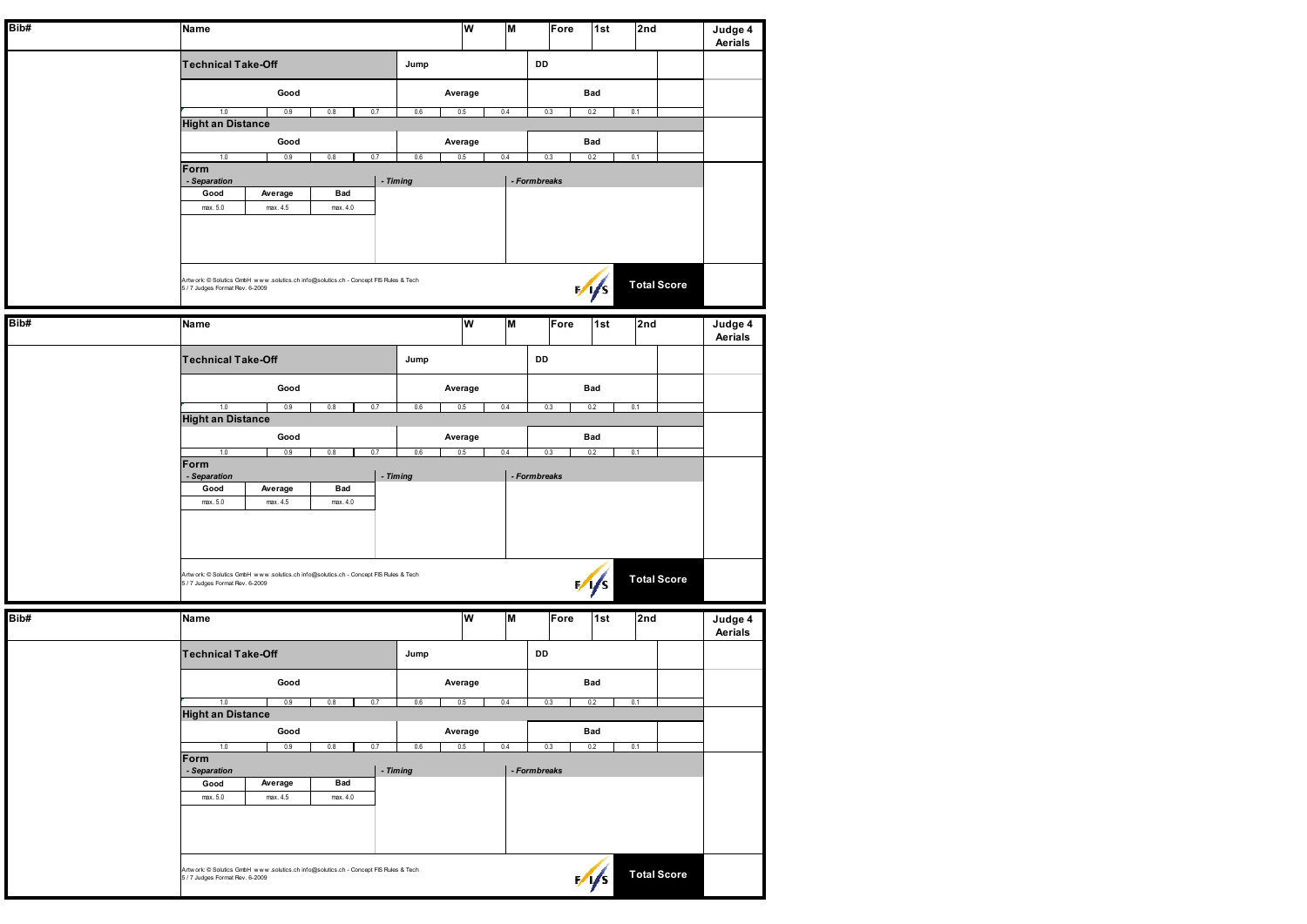| Bib# | Name                                                                                                                    | W                     | M   |              | $\overline{\mathsf{1st}}$           |                           |
|------|-------------------------------------------------------------------------------------------------------------------------|-----------------------|-----|--------------|-------------------------------------|---------------------------|
|      |                                                                                                                         |                       |     | Fore         | 2nd                                 | Judge 5<br>Aerials        |
|      | <b>Technical Take-Off</b>                                                                                               | Jump                  |     | DD           |                                     |                           |
|      |                                                                                                                         |                       |     |              |                                     |                           |
|      | Good                                                                                                                    | Average               |     | Bad          |                                     |                           |
|      | 1.0<br>0.9<br>0.8<br>0.7                                                                                                | 0.6<br>0.5            | 0.4 | 0.3          | 0.2<br>0.1                          |                           |
|      | <b>Hight an Distance</b><br>Good                                                                                        | Average               |     |              | Bad                                 |                           |
|      | 0.9<br>1.0<br>0.8<br>0.7                                                                                                | 0.6<br>0.5            | 0.4 | 0.3          | 0.2<br>0.1                          |                           |
|      | Form<br>- Separation<br>- Timing                                                                                        |                       |     | - Formbreaks |                                     |                           |
|      | Bad<br>Good<br>Average                                                                                                  |                       |     |              |                                     |                           |
|      | max. 5.0<br>max. 4.5<br>max. 4.0                                                                                        |                       |     |              |                                     |                           |
|      |                                                                                                                         |                       |     |              |                                     |                           |
|      |                                                                                                                         |                       |     |              |                                     |                           |
|      |                                                                                                                         |                       |     |              |                                     |                           |
|      | Artwork: @ Solutics GmbH www.solutics.ch info@solutics.ch - Concept FIS Rules & Tech<br>5 / 7 Judges Format Rev. 6-2009 |                       |     |              | <b>Total Score</b><br>$\frac{1}{2}$ |                           |
|      |                                                                                                                         |                       |     |              |                                     |                           |
| Bib# | Name                                                                                                                    | W                     | M   | Fore         | 1st<br>2nd                          | Judge 5<br>Aerials        |
|      |                                                                                                                         |                       |     |              |                                     |                           |
|      | <b>Technical Take-Off</b>                                                                                               | Jump                  |     | DD           |                                     |                           |
|      | Good                                                                                                                    | Average               |     |              | Bad                                 |                           |
|      | 1.0<br>0.9<br>0.8<br>0.7                                                                                                | 0.6<br>0.5            | 0.4 | 0.3          | 0.2<br>0.1                          |                           |
|      | <b>Hight an Distance</b><br>Good                                                                                        |                       |     |              | Bad                                 |                           |
|      | 1.0<br>0.9<br>0.8<br>0.7                                                                                                | Average<br>0.6<br>0.5 | 0.4 | 0.3          | 0.2<br>0.1                          |                           |
|      | Form                                                                                                                    |                       |     | - Formbreaks |                                     |                           |
|      | - Separation<br>- Timing<br>Good<br>Average<br>Bad                                                                      |                       |     |              |                                     |                           |
|      | max. 5.0<br>max. 4.5<br>max. 4.0                                                                                        |                       |     |              |                                     |                           |
|      |                                                                                                                         |                       |     |              |                                     |                           |
|      |                                                                                                                         |                       |     |              |                                     |                           |
|      |                                                                                                                         |                       |     |              |                                     |                           |
|      | Artwork: @ Solutics GmbH www.solutics.ch info@solutics.ch - Concept FIS Rules & Tech<br>5 / 7 Judges Format Rev. 6-2009 |                       |     |              | <b>Total Score</b><br>$\frac{1}{1}$ |                           |
|      |                                                                                                                         |                       |     |              |                                     |                           |
| Bib# | Name                                                                                                                    | W                     | M   | Fore         | 1st<br>2nd                          | Judge 5<br><b>Aerials</b> |
|      |                                                                                                                         |                       |     |              |                                     |                           |
|      | <b>Technical Take-Off</b>                                                                                               | Jump                  |     | DD           |                                     |                           |
|      | Good                                                                                                                    | Average               |     |              | Bad                                 |                           |
|      | 1.0<br>0.9<br>0.8<br>0.7                                                                                                | 0.6<br>0.5            | 0.4 | 0.3          | 0.1<br>0.2                          |                           |
|      | <b>Hight an Distance</b>                                                                                                |                       |     |              |                                     |                           |
|      | Good<br>1.0<br>0.9<br>0.8<br>0.7                                                                                        | Average<br>0.5<br>0.6 | 0.4 | 0.3          | Bad<br>0.2<br>0.1                   |                           |
|      | Form                                                                                                                    |                       |     |              |                                     |                           |
|      | - Separation<br>- Timing<br>Good<br>Bad<br>Average                                                                      |                       |     | - Formbreaks |                                     |                           |
|      | max. 5.0<br>max. 4.5<br>max. 4.0                                                                                        |                       |     |              |                                     |                           |
|      |                                                                                                                         |                       |     |              |                                     |                           |
|      |                                                                                                                         |                       |     |              |                                     |                           |
|      |                                                                                                                         |                       |     |              |                                     |                           |
|      | Artwork: @ Solutics GmbH www.solutics.ch info@solutics.ch - Concept FIS Rules & Tech<br>5 / 7 Judges Format Rev. 6-2009 |                       |     |              | <b>Total Score</b><br>$\sqrt{s}$    |                           |
|      |                                                                                                                         |                       |     |              |                                     |                           |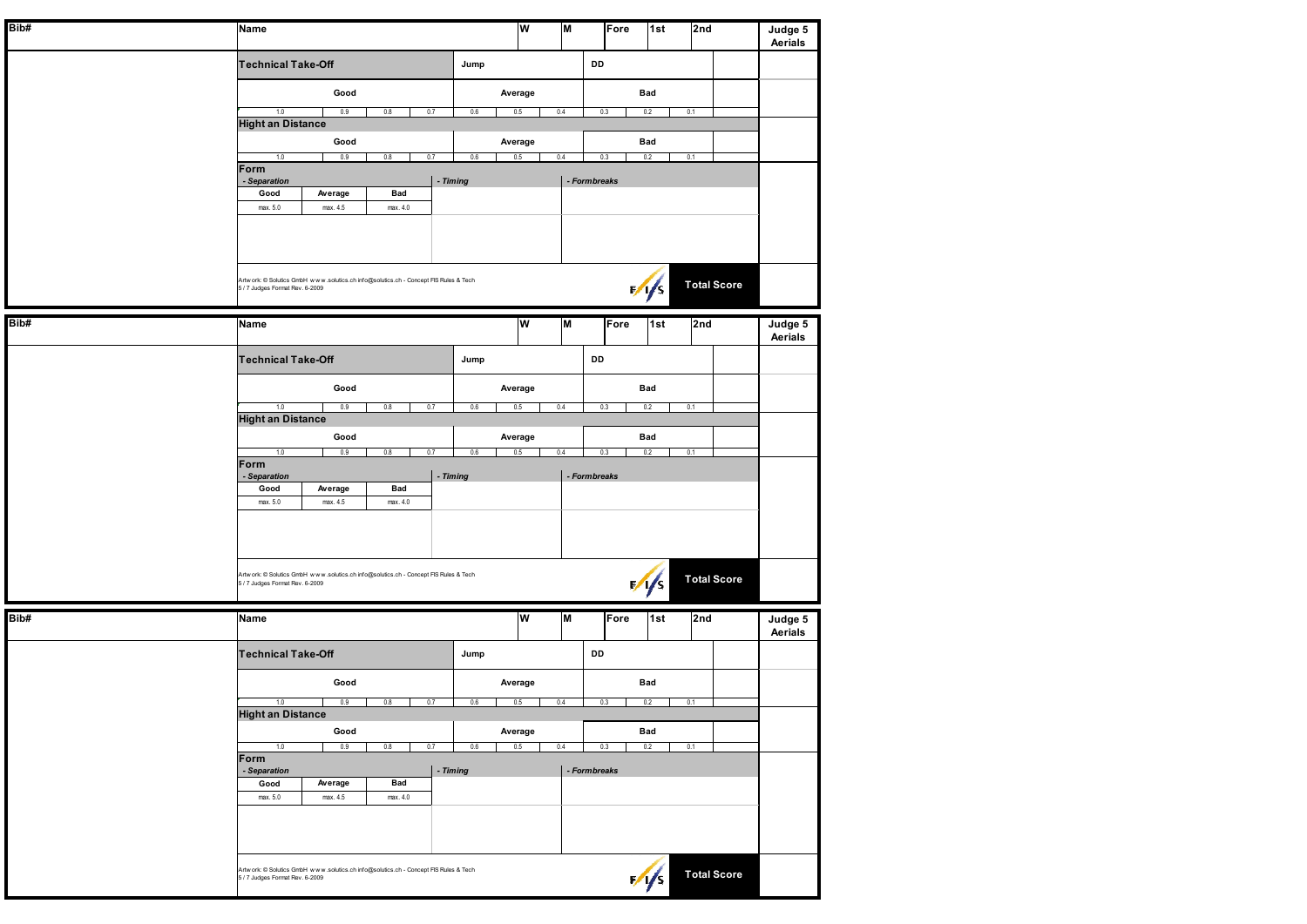| Bib# | <b>Name</b>                                                                                                                                                                                                                                                                                                                                                                                                                                                                                                                             |     |                                                                                                          |                   | W                                                                                           | M                                                                                                                                                |                                        | Fore                                                                                                                                      | 2nd<br>1st                                               |                                                                                                     |                                                                                                                  | Judge 6<br><b>Aerials</b>                                                                                                                         |                                                                                             |                                                                           |                           |  |  |  |
|------|-----------------------------------------------------------------------------------------------------------------------------------------------------------------------------------------------------------------------------------------------------------------------------------------------------------------------------------------------------------------------------------------------------------------------------------------------------------------------------------------------------------------------------------------|-----|----------------------------------------------------------------------------------------------------------|-------------------|---------------------------------------------------------------------------------------------|--------------------------------------------------------------------------------------------------------------------------------------------------|----------------------------------------|-------------------------------------------------------------------------------------------------------------------------------------------|----------------------------------------------------------|-----------------------------------------------------------------------------------------------------|------------------------------------------------------------------------------------------------------------------|---------------------------------------------------------------------------------------------------------------------------------------------------|---------------------------------------------------------------------------------------------|---------------------------------------------------------------------------|---------------------------|--|--|--|
|      | Landing                                                                                                                                                                                                                                                                                                                                                                                                                                                                                                                                 |     |                                                                                                          |                   |                                                                                             |                                                                                                                                                  |                                        |                                                                                                                                           |                                                          |                                                                                                     |                                                                                                                  |                                                                                                                                                   |                                                                                             |                                                                           |                           |  |  |  |
|      | Body is extended<br>Slight over/under rot.<br>Over/under rotated<br>good absorption and balanced<br>perfect balance<br>hard absorption slightly off axis.<br>centred on skis<br>body position weight on both<br>Possible small touch with hands<br>skis, No touch<br>rotation stopped<br>2.0<br>1.9<br>1.8<br>1.7<br>1.6<br>1.5<br>1.4<br>1.3                                                                                                                                                                                           |     |                                                                                                          |                   |                                                                                             | Way to long/short,<br>hard hand touch /<br>dragging hands /<br>front roll                                                                        |                                        |                                                                                                                                           |                                                          | Way way long/short<br>insufficient absorption<br>back slap / front roll<br>touch down<br>0.5<br>0.4 |                                                                                                                  | So far over/under<br>Complete fall<br>rotated that there is<br>no weight on<br>minimal weight on skis,<br>ski at all<br>major snow contact<br>0.2 |                                                                                             |                                                                           |                           |  |  |  |
|      | <b>Exit</b>                                                                                                                                                                                                                                                                                                                                                                                                                                                                                                                             |     |                                                                                                          |                   |                                                                                             | 1.2                                                                                                                                              | 1.0<br>0.9<br>0.8<br>0.7<br>0.6<br>1.1 |                                                                                                                                           |                                                          |                                                                                                     |                                                                                                                  | 0.3                                                                                                                                               | 0.1                                                                                         | 0.0                                                                       |                           |  |  |  |
|      | Full control<br>no touchdown<br>weight on both skis<br>exiting straight from landing<br>1.0                                                                                                                                                                                                                                                                                                                                                                                                                                             |     | 0.9                                                                                                      | or of axis<br>0.8 | Slightly off balance<br>no touch down<br>0.7<br>0.6                                         |                                                                                                                                                  |                                        | Continuing rotation<br>unstable, unbalanced or off axis,<br>after landing then touch down<br>continuing into exit with skis<br>0.5<br>0.4 |                                                          |                                                                                                     | Sliding down sideways or straight on back<br>belly or circling<br>virtually no continuation<br>0.1<br>0.3<br>0.2 |                                                                                                                                                   |                                                                                             | No control<br>no continuation into<br>exit or loss of<br>both skis<br>0.0 |                           |  |  |  |
|      | Artw ork: © Solutics GmbH www.solutics.ch info@solutics.ch - Concept FIS Rules & Tech<br>5 / 7 Judges Format Rev. 6-2009                                                                                                                                                                                                                                                                                                                                                                                                                |     |                                                                                                          |                   |                                                                                             |                                                                                                                                                  |                                        |                                                                                                                                           |                                                          |                                                                                                     |                                                                                                                  | $\frac{1}{s}$                                                                                                                                     |                                                                                             | <b>Total Score</b>                                                        |                           |  |  |  |
| Bib# | <b>Name</b>                                                                                                                                                                                                                                                                                                                                                                                                                                                                                                                             |     |                                                                                                          |                   |                                                                                             |                                                                                                                                                  |                                        | W                                                                                                                                         | M                                                        |                                                                                                     | Fore                                                                                                             | 1st                                                                                                                                               | 2nd                                                                                         |                                                                           | Judge 6<br><b>Aerials</b> |  |  |  |
|      | Landing                                                                                                                                                                                                                                                                                                                                                                                                                                                                                                                                 |     |                                                                                                          |                   |                                                                                             |                                                                                                                                                  |                                        |                                                                                                                                           |                                                          |                                                                                                     |                                                                                                                  |                                                                                                                                                   |                                                                                             |                                                                           |                           |  |  |  |
|      | Body is extended<br>Slight over/under rot.<br>Over/under rotated<br>perfect balance<br>good absorption and balanced<br>hard absorption slightly off axis.<br>centred on skis<br>body position weight on both<br>Possible small touch with hands<br>skis, No touch<br>rotation stopped<br>2.0<br>1.9<br>1.8<br>1.7<br>1.6<br>1.5<br>1.4<br>1.3<br><b>Exit</b><br>Full control<br>Slightly off balance<br>no touchdown<br>or of axis<br>weight on both skis<br>no touch down<br>exiting straight from landing<br>0.9<br>1.0<br>0.8<br>0.7 |     |                                                                                                          |                   |                                                                                             |                                                                                                                                                  |                                        | Way to long/short,<br>hard hand touch /<br>dragging hands /<br>front roll                                                                 |                                                          | Way way long/short<br>insufficient absorption<br>back slap / front roll<br>touch down               |                                                                                                                  |                                                                                                                                                   | So far over/under<br>rotated that there is<br>minimal weight on skis,<br>major snow contact | Complete fall<br>no weight on<br>ski at all                               |                           |  |  |  |
|      |                                                                                                                                                                                                                                                                                                                                                                                                                                                                                                                                         |     |                                                                                                          |                   |                                                                                             | 1.2                                                                                                                                              | 1.0<br>1.1                             | 0.9<br>0.8                                                                                                                                | 0.7                                                      | 0.6                                                                                                 | 0.5<br>0.4                                                                                                       | 0.3                                                                                                                                               | 0.2<br>0.1                                                                                  | 0.0                                                                       |                           |  |  |  |
|      |                                                                                                                                                                                                                                                                                                                                                                                                                                                                                                                                         |     |                                                                                                          |                   |                                                                                             | Continuing rotation<br>unstable, unbalanced or off axis,<br>after landing then touch down<br>continuing into exit with skis<br>0.4<br>0.6<br>0.5 |                                        |                                                                                                                                           |                                                          |                                                                                                     | Sliding down sideways or straight on back<br>0.3                                                                 | belly or circling<br>virtually no continuation<br>0.2                                                                                             | 0.1                                                                                         | No control<br>no continuation into<br>exit or loss of<br>both skis<br>0.0 |                           |  |  |  |
|      | Artw ork: © Solutics GmbH www.solutics.ch info@solutics.ch - Concept FIS Rules & Tech<br>5 / 7 Judges Format Rev. 6-2009                                                                                                                                                                                                                                                                                                                                                                                                                |     |                                                                                                          |                   |                                                                                             |                                                                                                                                                  |                                        |                                                                                                                                           |                                                          |                                                                                                     |                                                                                                                  | 1/s                                                                                                                                               |                                                                                             | <b>Total Score</b>                                                        |                           |  |  |  |
| Bib# | <b>Name</b>                                                                                                                                                                                                                                                                                                                                                                                                                                                                                                                             |     |                                                                                                          |                   |                                                                                             |                                                                                                                                                  |                                        | W                                                                                                                                         | M                                                        |                                                                                                     | Fore                                                                                                             | 1st                                                                                                                                               | 2nd                                                                                         |                                                                           | Judge 6<br><b>Aerials</b> |  |  |  |
|      | Landing                                                                                                                                                                                                                                                                                                                                                                                                                                                                                                                                 |     |                                                                                                          |                   |                                                                                             |                                                                                                                                                  |                                        |                                                                                                                                           |                                                          |                                                                                                     |                                                                                                                  |                                                                                                                                                   |                                                                                             |                                                                           |                           |  |  |  |
|      | Body is extended<br>perfect balance<br>centred on skis<br>rotation stopped                                                                                                                                                                                                                                                                                                                                                                                                                                                              |     | Slight over/under rot.<br>good absorption and balanced<br>body position weight on both<br>skis, No touch |                   | Over/under rotated<br>hard absorption slightly off axis.<br>Possible small touch with hands |                                                                                                                                                  |                                        | Way to long/short,<br>hard hand touch /<br>dragging hands /<br>front roll                                                                 |                                                          | Way way long/short<br>insufficient absorption<br>back slap / front roll<br>touch down               |                                                                                                                  |                                                                                                                                                   | So far over/under<br>rotated that there is<br>minimal weight on skis.<br>major snow contact | Complete fall<br>no weight on<br>ski at all                               |                           |  |  |  |
|      | 2.0                                                                                                                                                                                                                                                                                                                                                                                                                                                                                                                                     | 1.9 | 1.8<br>1.7                                                                                               | 1.6<br>1.5        | 1.4<br>1.3                                                                                  | 1.2                                                                                                                                              | 1.0<br>1.1                             | 0.9<br>0.8                                                                                                                                | 0.7                                                      | 0.6                                                                                                 | 0.5<br>0.4                                                                                                       | 0.3                                                                                                                                               | 0.2<br>0.1                                                                                  | 0.0                                                                       |                           |  |  |  |
|      | <b>Exit</b><br>Full control<br>Slightly off balance<br>no touchdown<br>or of axis<br>weight on both skis<br>no touch down<br>exiting straight from landing                                                                                                                                                                                                                                                                                                                                                                              |     |                                                                                                          |                   |                                                                                             |                                                                                                                                                  |                                        | Continuing rotation<br>unstable, unbalanced or off axis,<br>after landing then touch down<br>continuing into exit with skis<br>0.5        | 0.4                                                      |                                                                                                     | Sliding down sideways or straight on back                                                                        | belly or circling<br>virtually no continuation                                                                                                    |                                                                                             | No control<br>no continuation into<br>exit or loss of<br>both skis<br>0.0 |                           |  |  |  |
|      | 1.0<br>Artw ork: © Solutics GmbH www.solutics.ch info@solutics.ch - Concept FIS Rules & Tech<br>5 / 7 Judges Format Rev. 6-2009                                                                                                                                                                                                                                                                                                                                                                                                         |     | 0.9                                                                                                      | 0.8               | 0.7                                                                                         | 0.6                                                                                                                                              |                                        |                                                                                                                                           | 0.3<br>0.2<br>0.1<br><b>Total Score</b><br>$\frac{1}{s}$ |                                                                                                     |                                                                                                                  |                                                                                                                                                   |                                                                                             |                                                                           |                           |  |  |  |